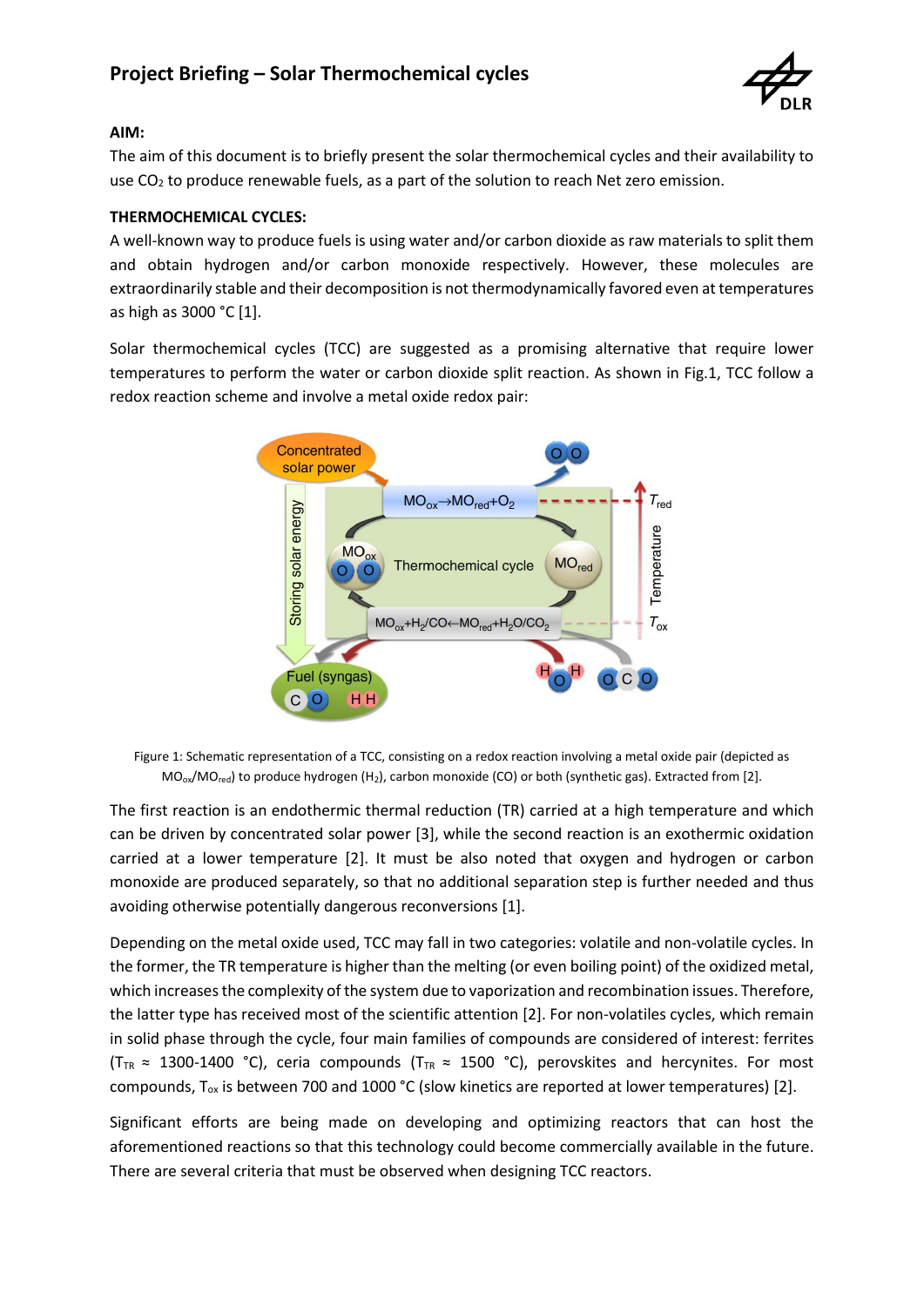# **Project Briefing – Solar Thermochemical cycles**



Firstly, an optimal arrangement should be found to use the maximum available sun radiation. Depending on the type of cycle, literature suggests designs of solar reactors performing only the TR step (volatile cycles) or hosting the two steps of the cycle (non-volatile cycles). For the latter, solar reactors based on ceramic monolithic honeycombs (HYDROSOL technology [4]) and ceramic foams (SUN-to-LIQUID technology [5]) have shown interesting results and are currently under optimization [6]. Additionally, these designs must be coupled to the available solar concentrating technology (i.e. solar towers or dishes), although indirect approaches have also been suggested [2].

Secondly, TR strongly depends on oxygen partial pressure, with enhanced performance at low values. These values may be achieved with sweep gases other than air (e.g. nitrogen) or vacuum [7]. Remarkable achievements have been recently reported that take advantage of certain metal oxides to remove oxygen from gas mixtures via temperature and pressure swing adsorption. Such processes are claimed to be less energy-intensive than cryogenic distillation [8].

Finally, several studies confirm that adequate heat recovery is also a parameter of major relevance [7,9]. This recovery is mostly focused on heat exchange between oxidized and reduced metal oxide streams and between reactor's inlets and outlets. Research on this topic is currently on-going [10].

Hydrogen produced in solar TCC can be directly used as a fuel, but it is also possible to obtain synthesis gas by one of the three possible pathways  $[11]$ : H<sub>2</sub> production followed by reverse water gas shift (RWGS) with  $CO<sub>2</sub>$ , CO production followed by water gas shift (WGS) with H<sub>2</sub>O or by (simultaneous) splitting of  $H_2O$  and  $CO_2$ . Both hydrogen and synthesis gas can be directly injected at a certain extend on natural gas pipelines without requiring any modification of the grid [3].

Furthermore, synthesis gas can be reformed with mature technology towards methanol [12], dimethylether [1] and other valuable liquid fuels such as gasoline, kerosene or diesel [13] via Fischer-Tropsch synthesis. These options can be fed to currently available vehicles with some minor changes or even directly, hence fostering the transition. The figure below illustrates the integration of Solar TCC to the current energetic needs.



Figure 2: Schematic block diagram showing integration of solar fuels produced by TCC in the energy system. Note the carbon circularity of the process. Extracted from [14].

Several authors have studied the relevance of solar fuels produced by TCC [3,9,15]. Some of the two most critical parameters to determine whether the present approach could become a feasible solution to produce carbon-neutral fuels is the sun-to-fuel efficiency and the levelized cost of fuel (LCOF), which are, in fact, closely related. The former is defined as the higher heating value (HHV) of the produced fuel divided by the solar power input of the cycle [9], while the latter is the production cost of this fuel